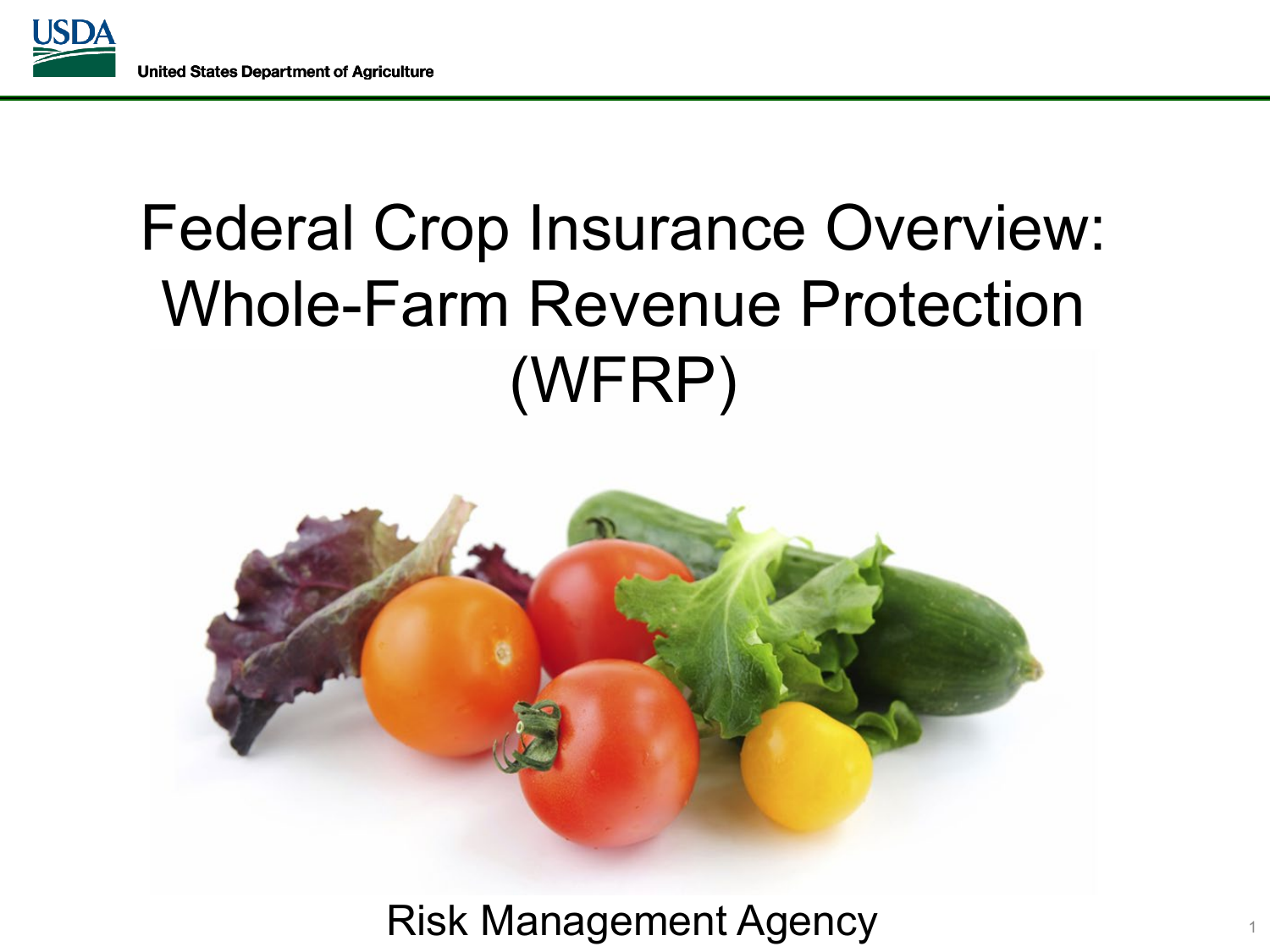

- Revenue from all commodities produced on the farm:
	- Including Hemp
	- Animals and animal products
	- Commodities purchased for resale (up to 50% of total)
	- Excluding timber, forest, forest products, and animals for sport, show, or pets
- Replant costs (with approval)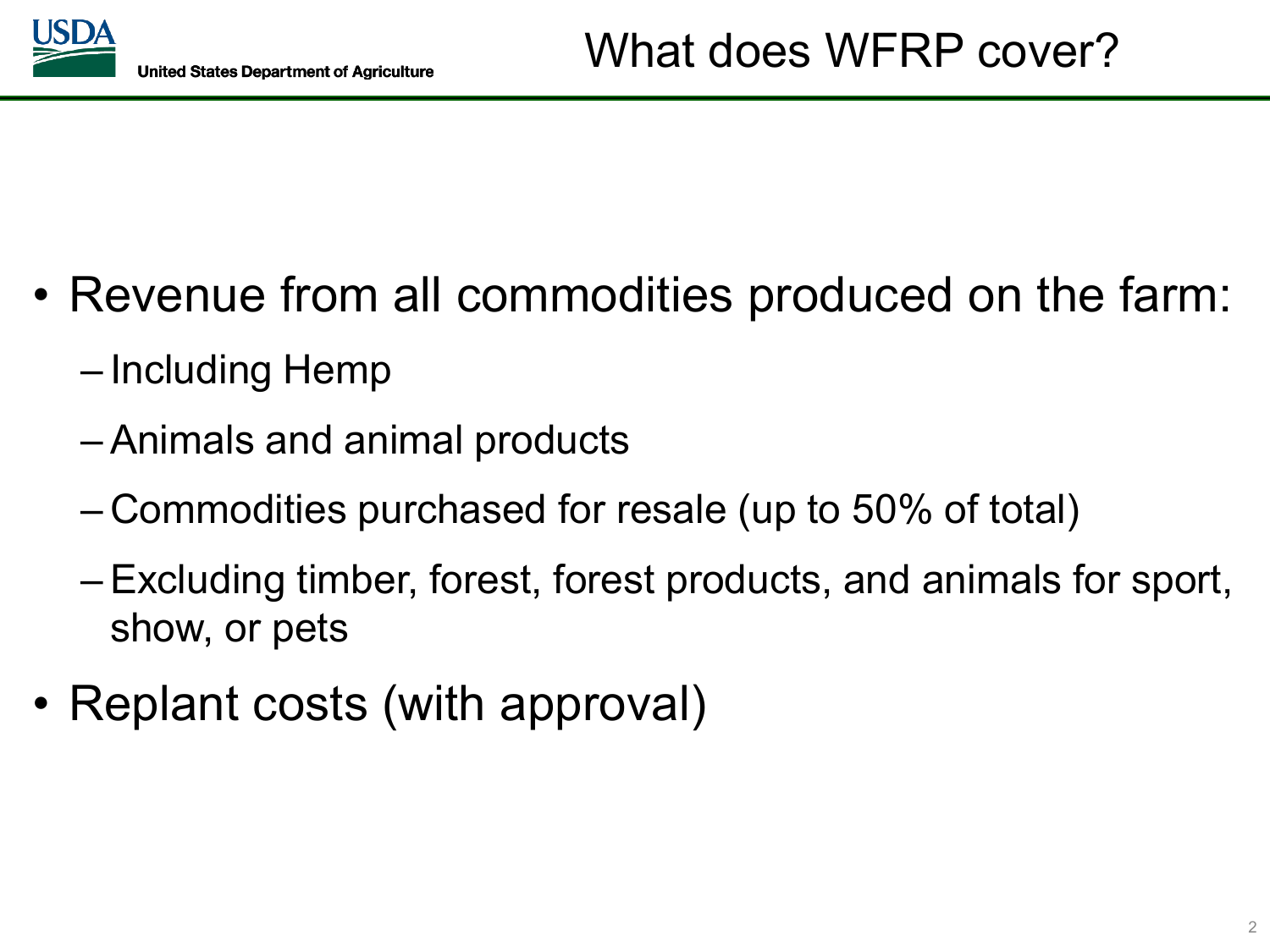

- Coverage levels 50-85%
	- 5% increments
	- Diversification of 3 commodities (commodity count) required for 80% and 85%
	- No catastrophic level of WFRP available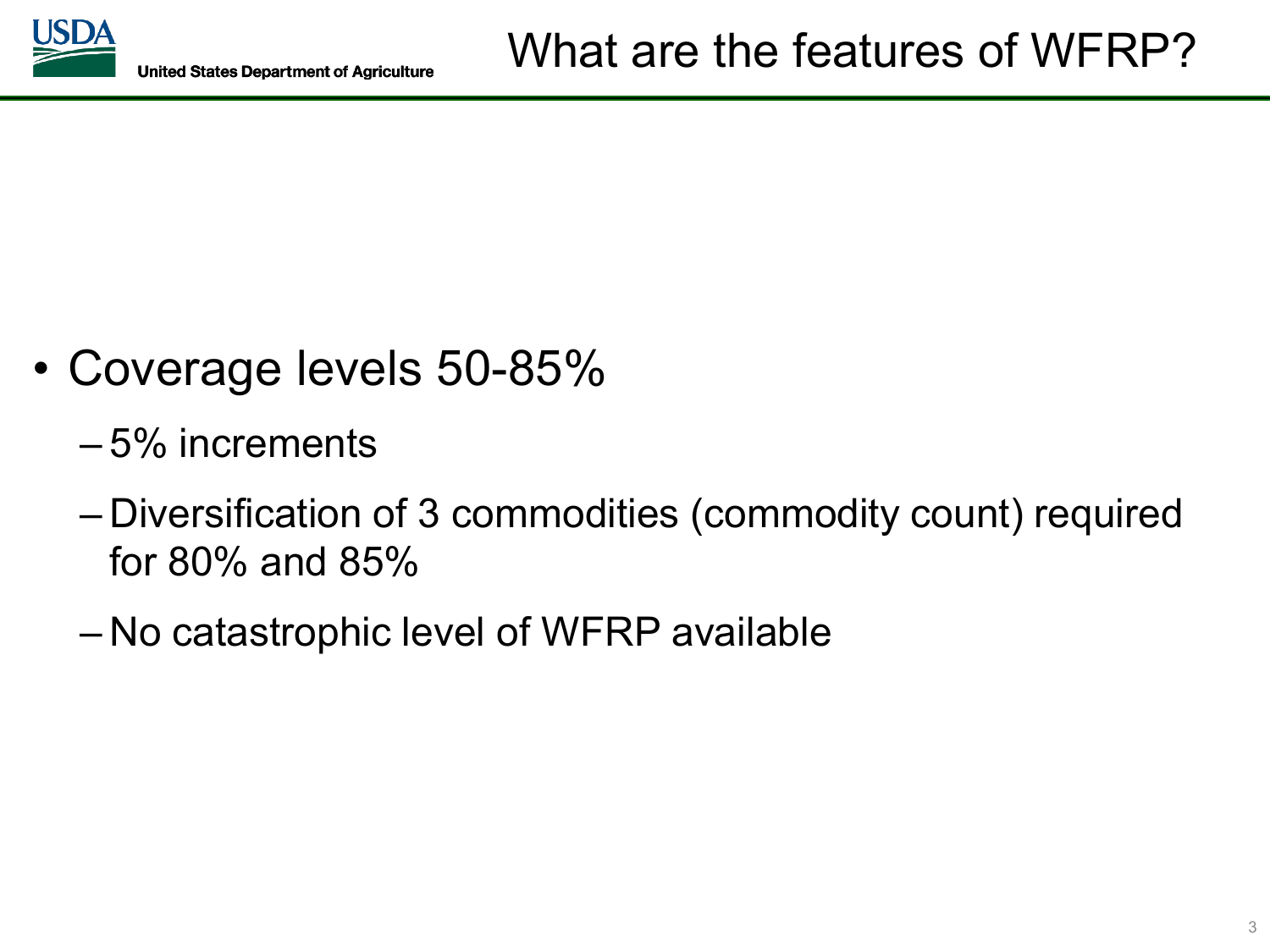

- Historic revenue is adjusted by:
	- − Farm expansion
		- Automatic indexing process accounts for farm growth historically (Insured may opt out of indexing)
		- Expanding operations provision allows for up to 35% growth over historic average, for most operations, with insurance company approval
			- For expanding operations due solely to certified organic production, the limit on growth is the higher of 35% or \$500,000
	- − History Smoothing Options
		- Revenue Substitution
		- Revenue Exclusion
		- 90% Cup on Approved Revenue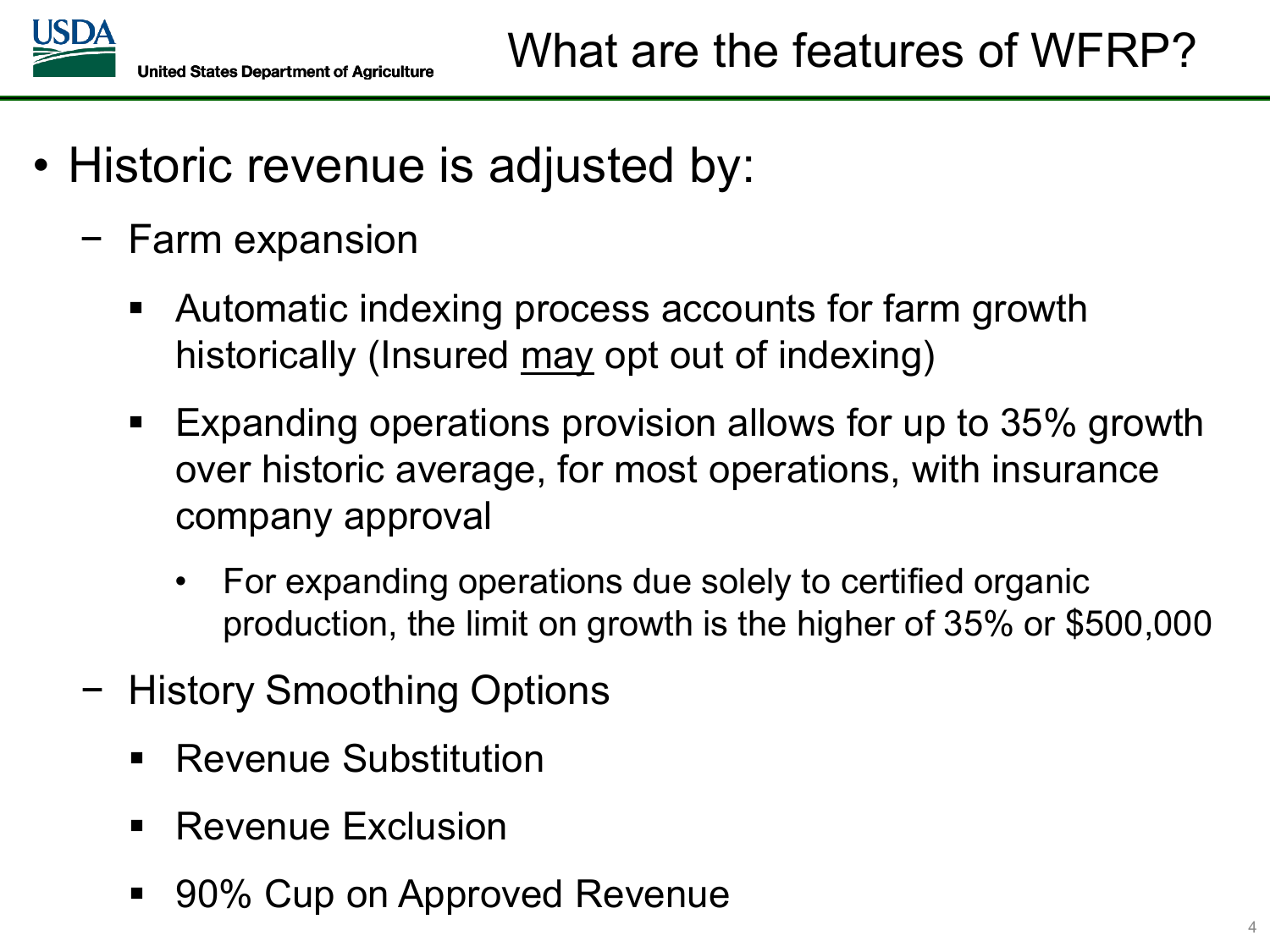

- Costs for market readiness operations may be left in the approved revenue
	- Minimum required to remove commodity from the field and make market ready
	- On farm, in-field, or close proximity to field
	- No added value costs may be included
- Other Federal crop insurance policies covering individual commodities may be purchased
	- Must be at buy-up coverage levels
	- Any indemnities from these policies will count as revenue earned under WFRP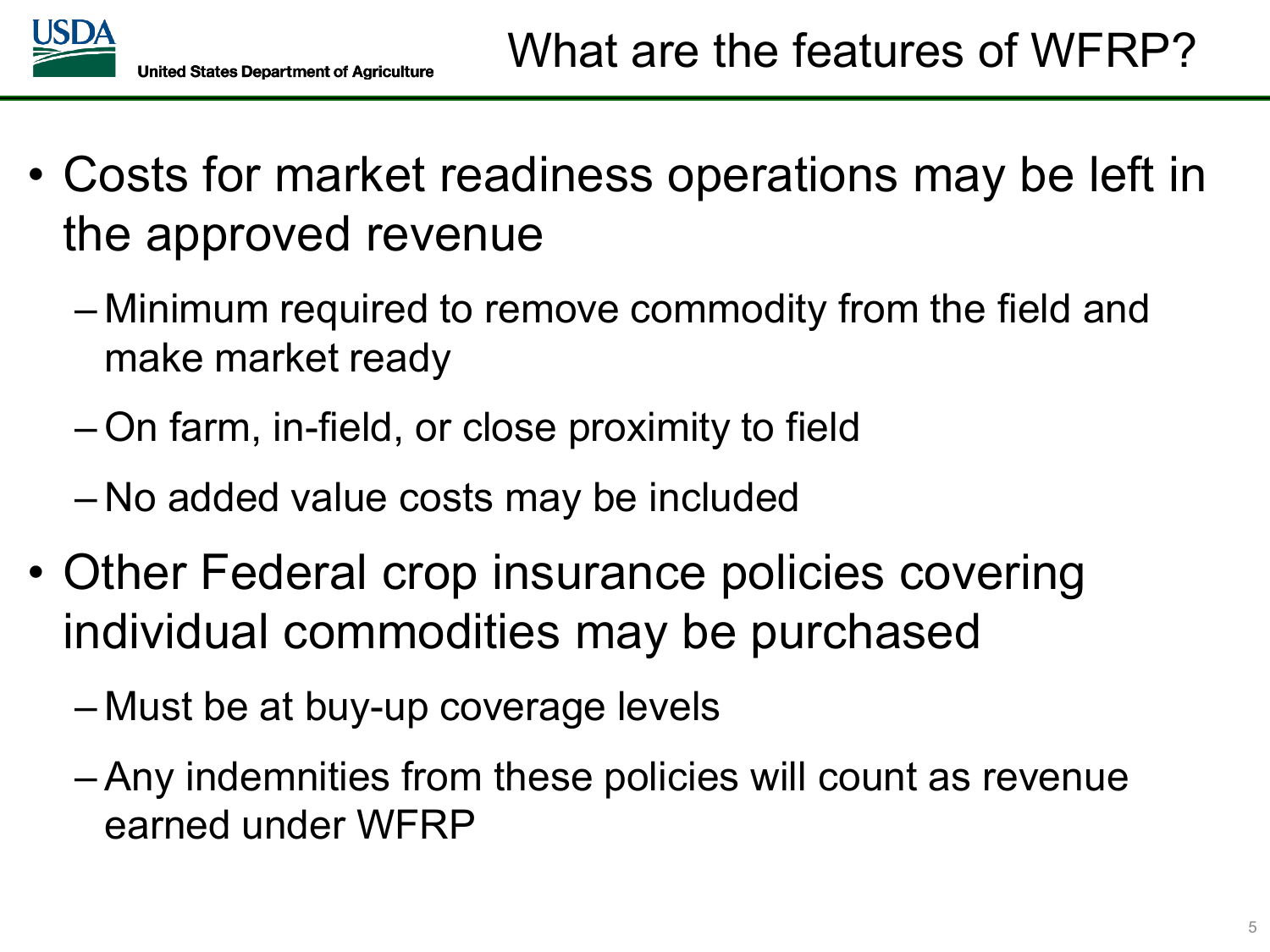

- All farm revenue is insured together under one policy
	- Individual commodity losses are not considered, it is the overall farm revenue that determines losses
- Premium subsidy is available and depends on farm diversification
	- Farms with 2 or more commodities (commodity count) receive whole-farm premium subsidy
	- Farms with 1 commodity receive basic premium subsidy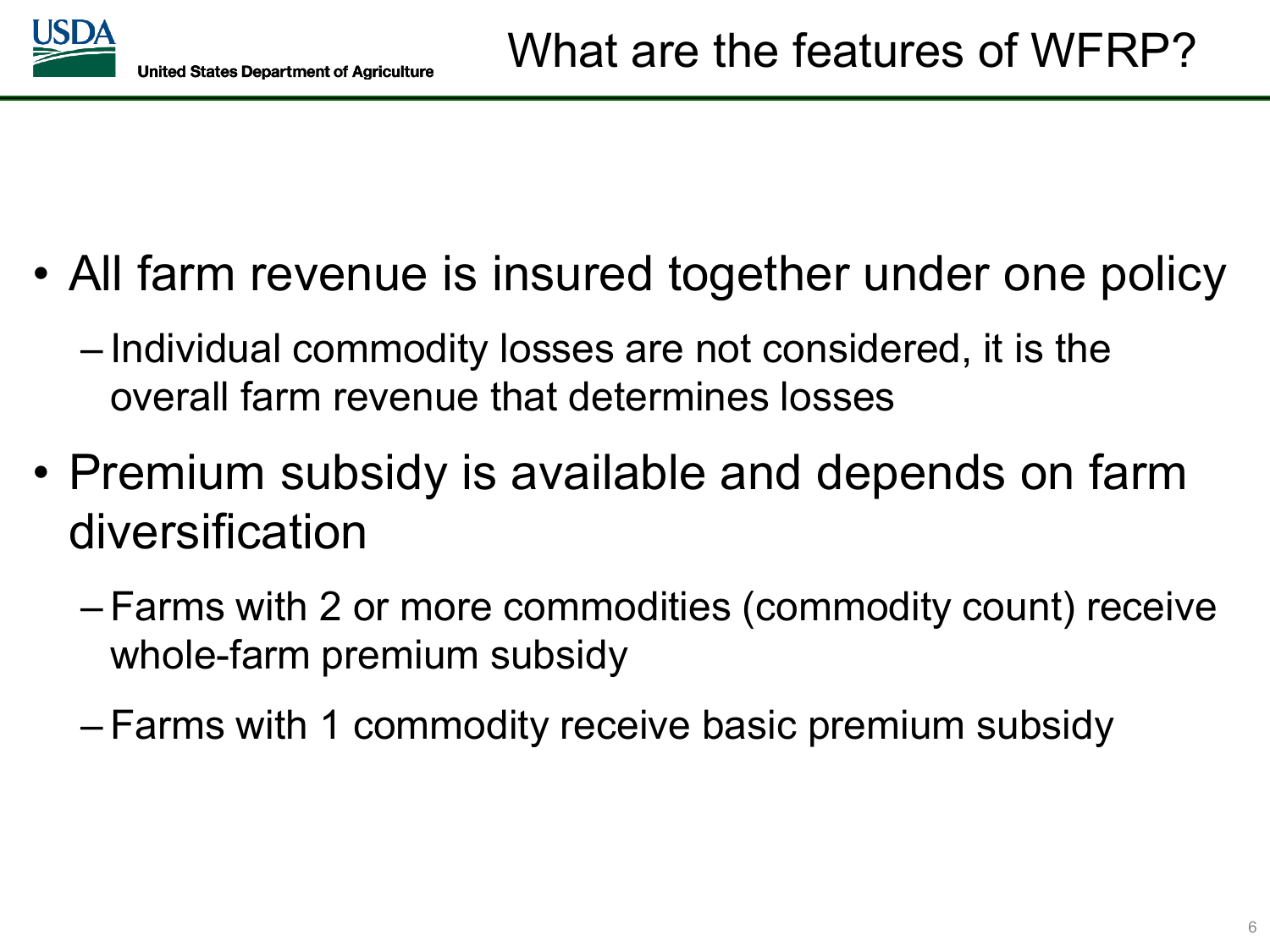#### WFRP Subsidy: Percentage of Total Premium Paid by Government

| <b>Coverage Level</b>                                                     | 50% | 55%    | 60%    | $65\%$   70%   75%   80%   85% |     |        |     |     |
|---------------------------------------------------------------------------|-----|--------|--------|--------------------------------|-----|--------|-----|-----|
| <b>Basic Subsidy</b><br><b>Qualifying Commodity Count: 1</b>              | 67% | $64\%$ | $64\%$ | 59%                            | 59% | 55%    | N/A | N/A |
| <b>Whole-Farm Subsidy</b><br><b>Qualifying Commodity Count: 2</b>         | 80% | 80%    | $80\%$ | 80%                            | 80% | $80\%$ | N/A | N/A |
| <b>Whole-Farm Subsidy</b><br><b>Qualifying Commodity Count: 3 or more</b> | 80% | $80\%$ | $80\%$ | 80%                            | 80% | $80\%$ | 71% | 56% |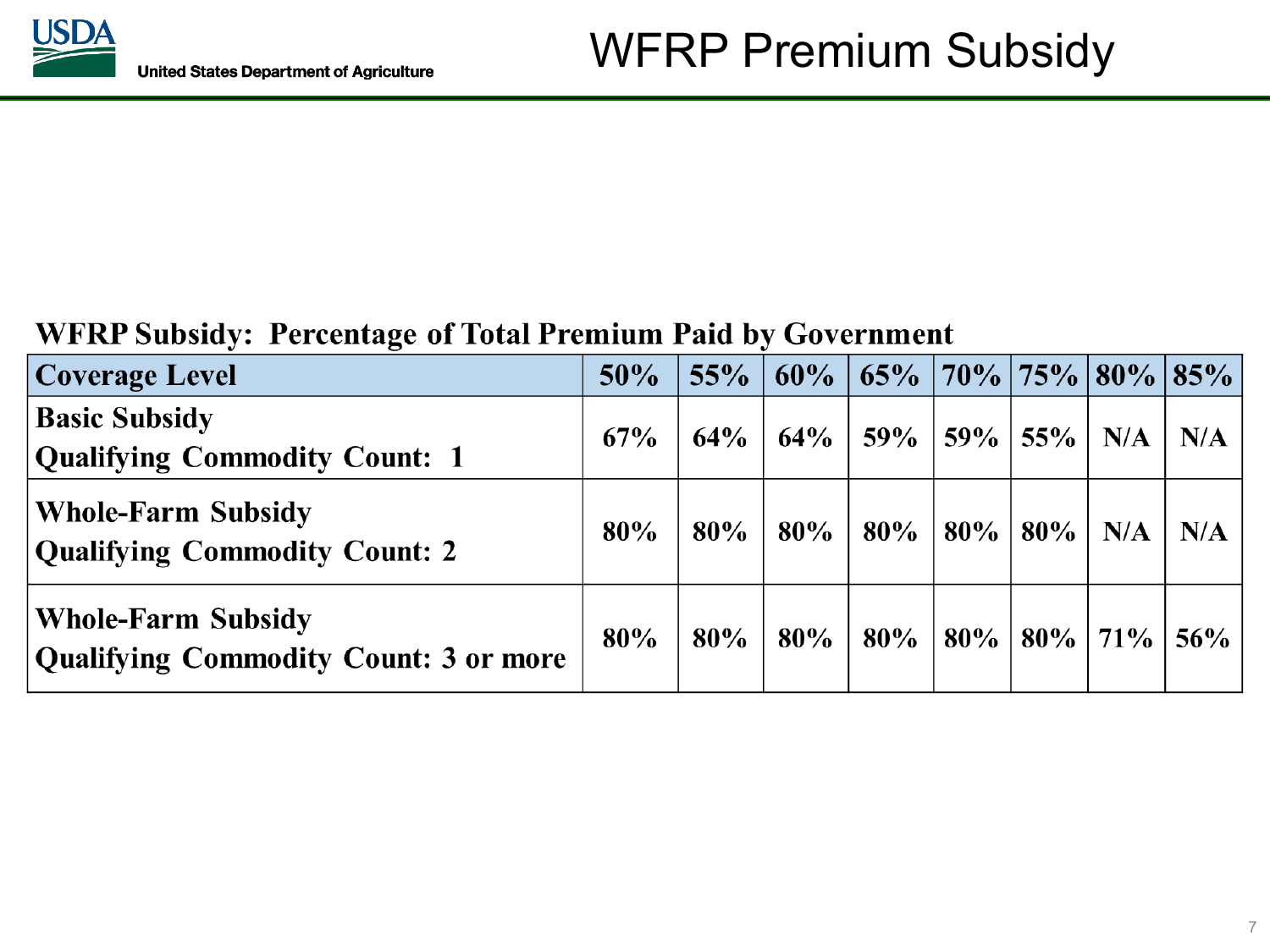

- The entire United States…every county!
- The first crop insurance product available nationwide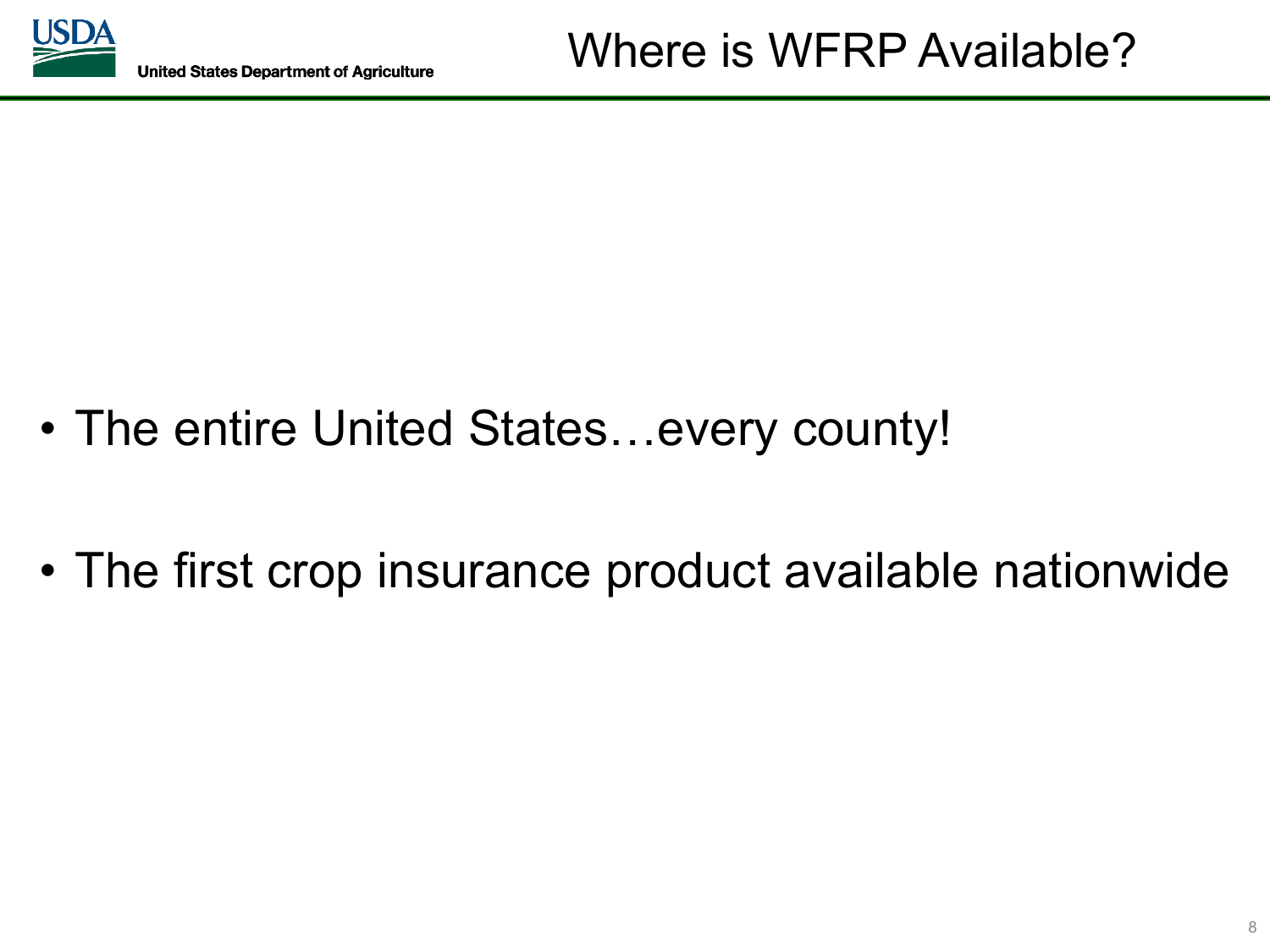| Coverage<br><b>Level</b> | <b>Commodity</b><br><b>Count</b><br>(Minimum<br><b>Required)</b> | <b>Maximum Farm</b><br><b>Approved</b><br><b>Revenue</b> |
|--------------------------|------------------------------------------------------------------|----------------------------------------------------------|
| 85                       | 3                                                                | \$10,000,000                                             |
| 80                       | 3                                                                | \$10,625,000                                             |
| 75                       | $\overline{1}$                                                   | \$11,333,333                                             |
| 70                       | $\overline{1}$                                                   | \$12,142,857                                             |
| 65                       | $\overline{1}$                                                   | \$13,067,923                                             |
| 60                       | 1                                                                | \$14,166,167                                             |
| 55                       | $\overline{1}$                                                   | \$15,454,545                                             |
| 50                       | 1                                                                | \$17,000,000                                             |

# Covers up to \$8.5 million of revenue

- Coverage limited to \$2 million in expected revenue from animals and animal products, excluding aquaculture commodities
- Coverage limited to \$2 million in expected revenue from greenhouse/nursery, excluding aquaculture commodities
	- Products also insurable under nursery policy
	- Doesn't include items such as produce grown in hoop houses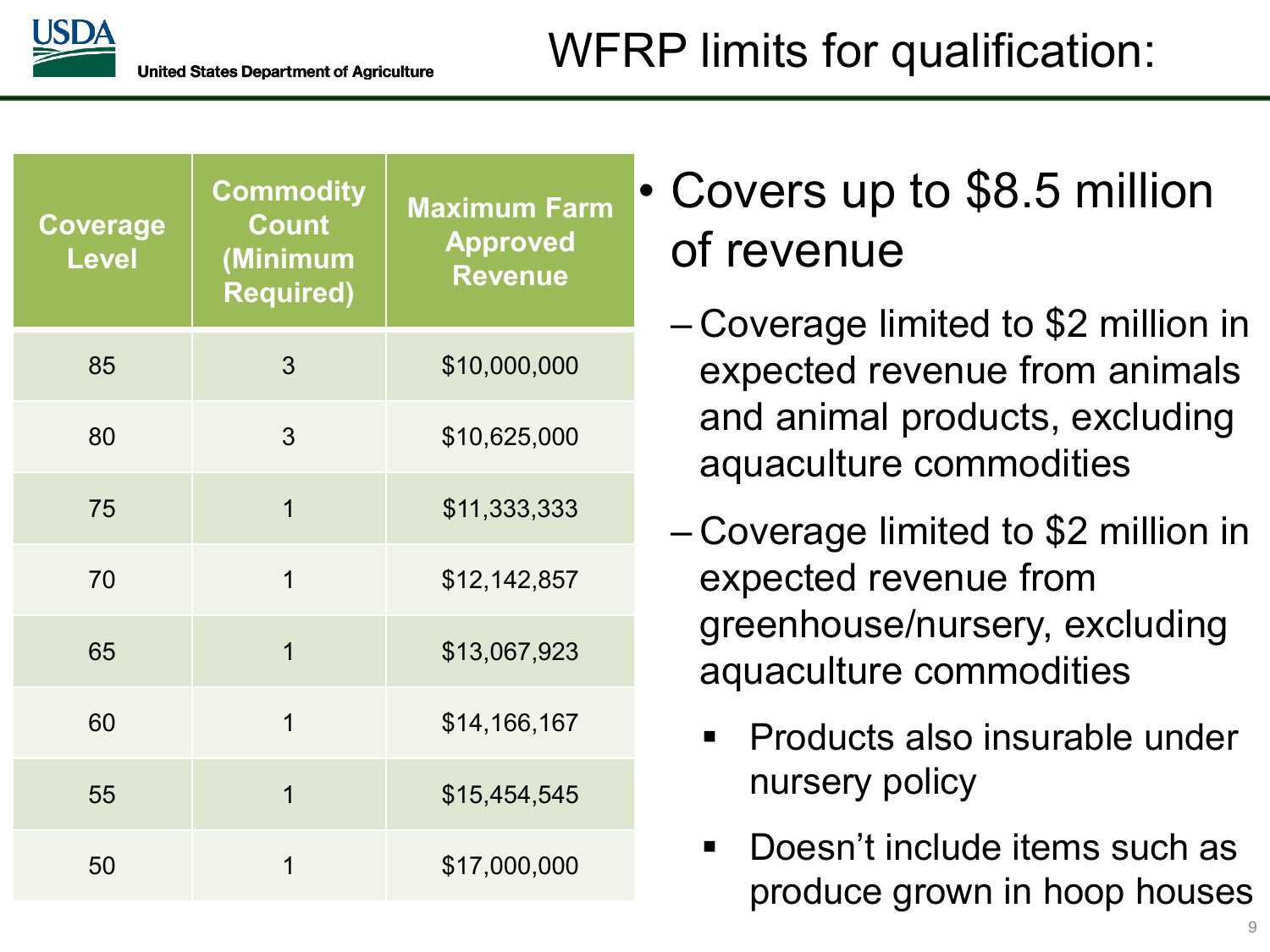

- Well-suited for:
	- Highly diverse farms
	- Farms with specialty commodities
	- Farms selling to direct markets, specialty markets, regional or local markets, and farm-identity preserved markets
- Available to all farms or ranches that qualify
- There are some limits for qualification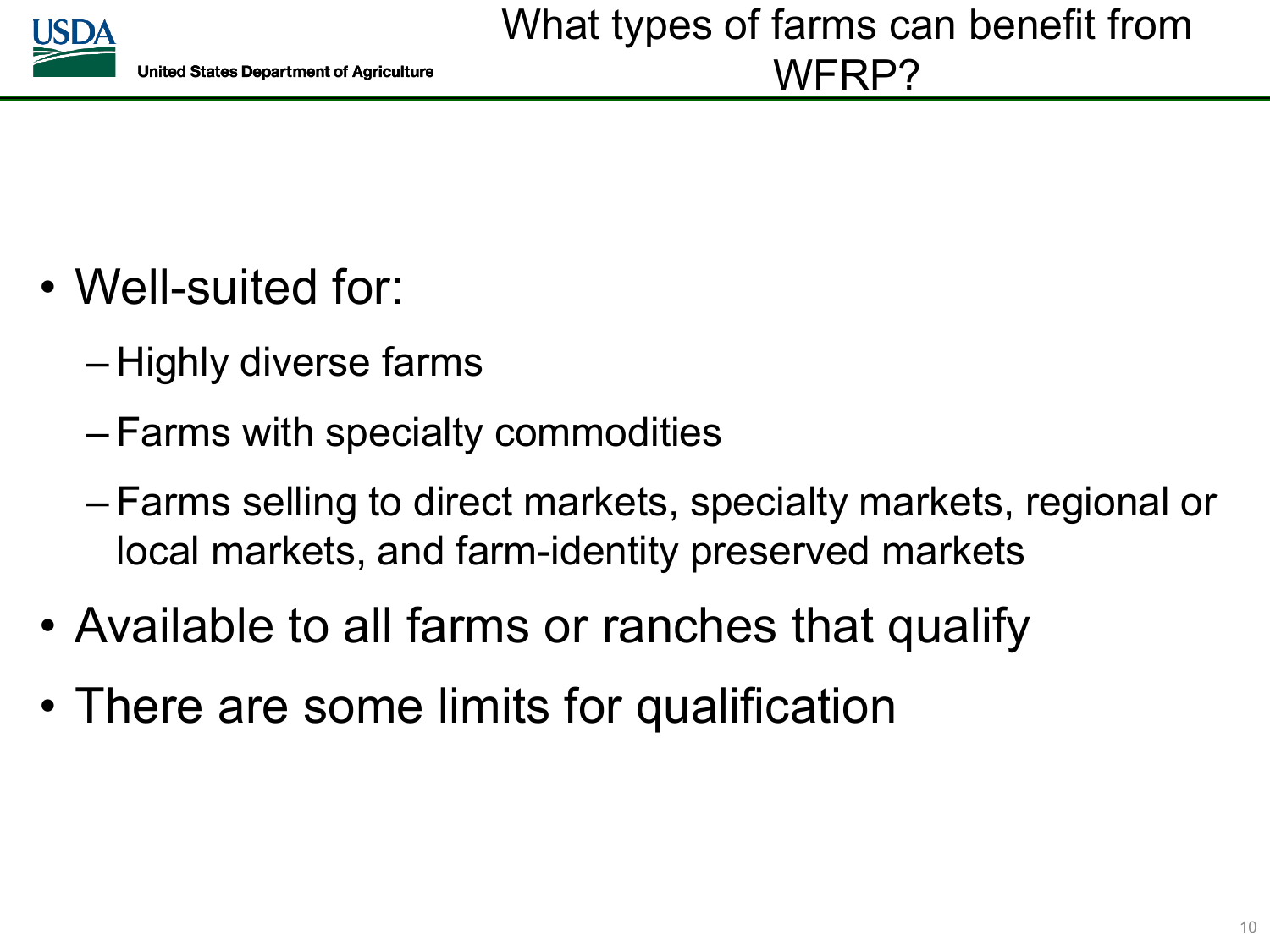

# WFRP insured revenue is the lower of:

- Current year's expected revenue (determined on the farm plan) at the selected coverage level, or
- The adjusted historic revenue at the selected coverage level

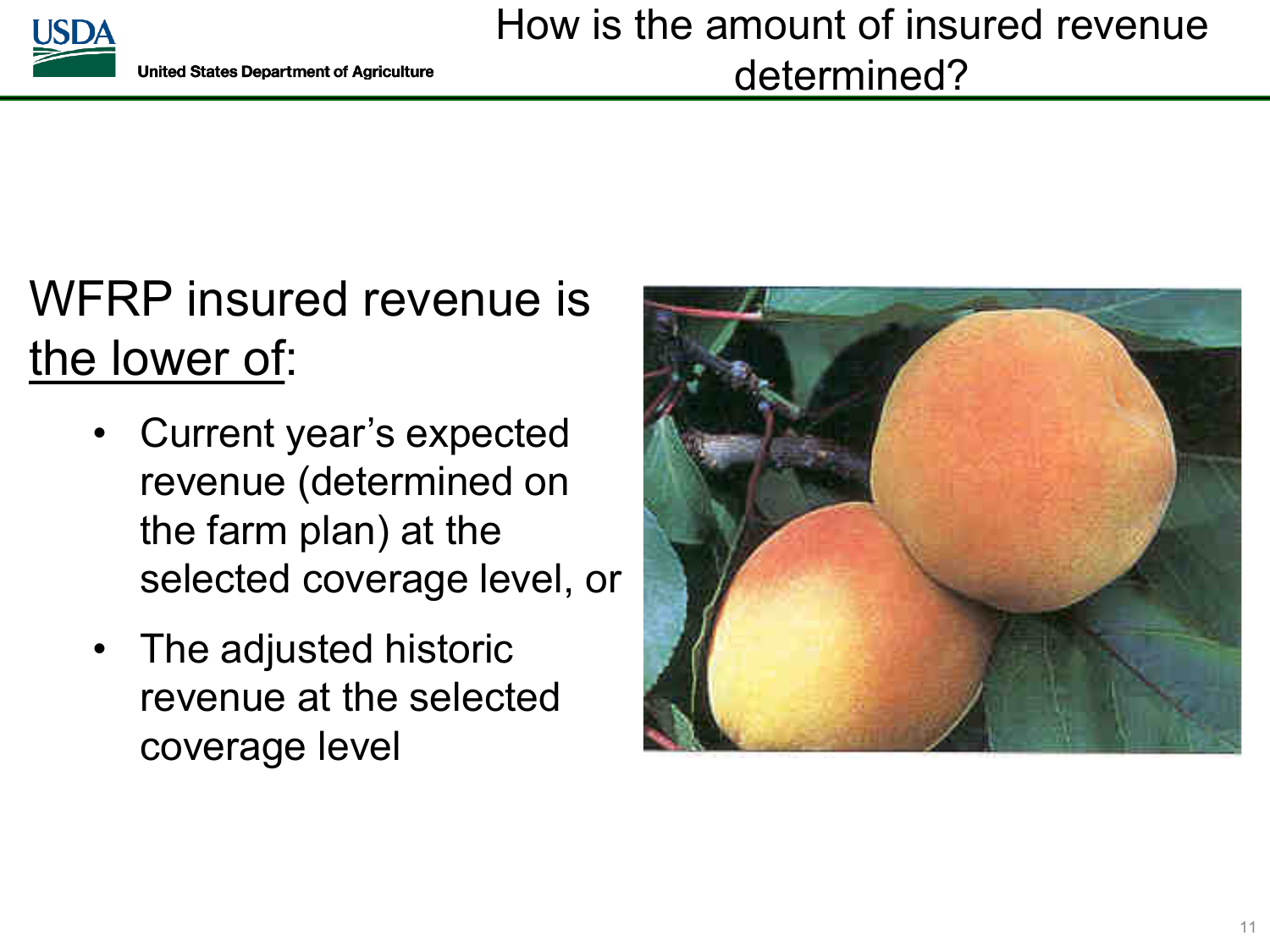

## Yes!



The number of commodities produced are counted toward the diversification requirement within WFRP

- Each commodity must provide a calculated percentage of the expected farm revenue to be counted
- Commodities providing small amounts of revenue may be grouped to meet the qualification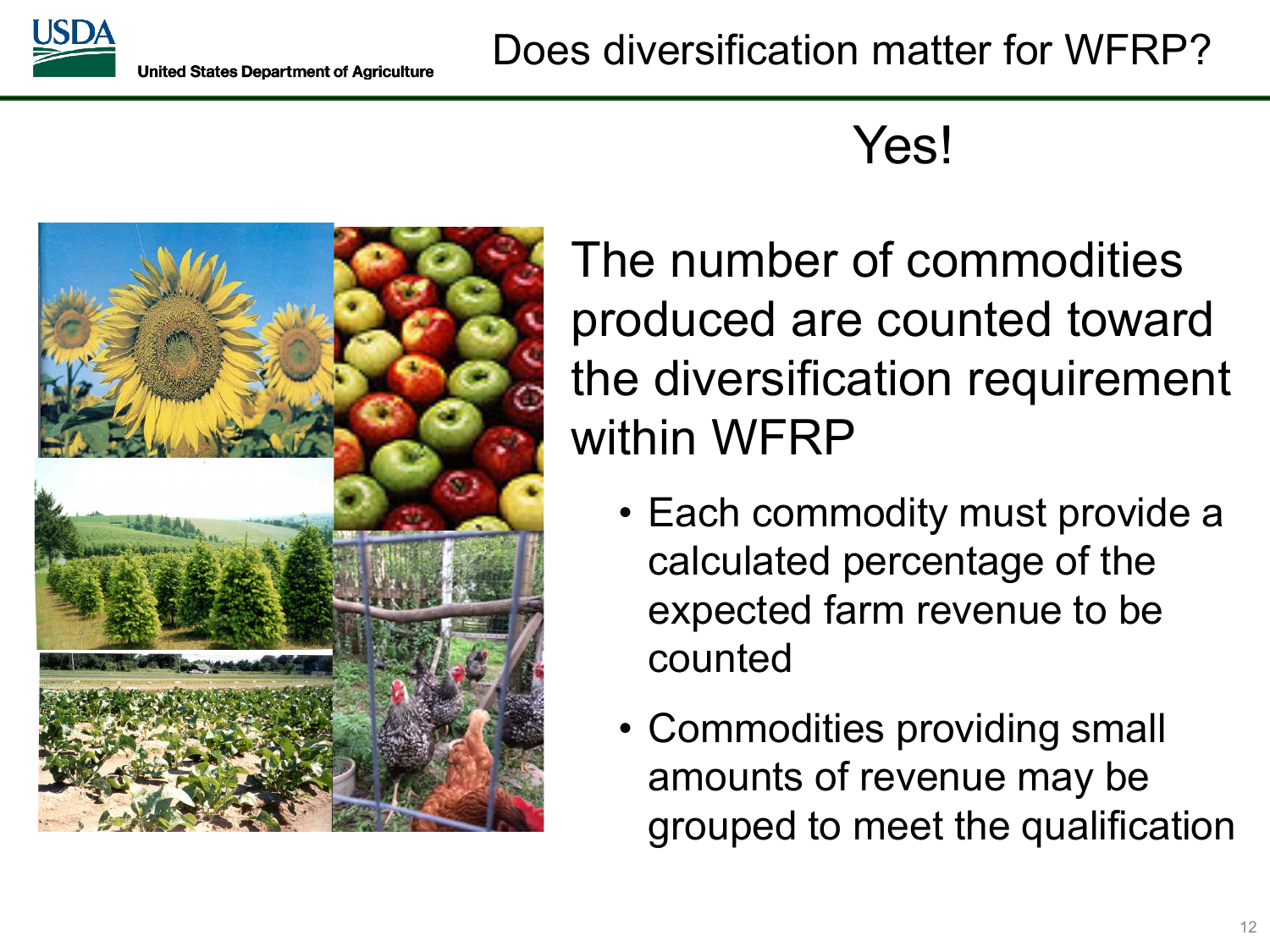### Yes!



The diversification measure determines eligibility for:

- WFRP
	- −Potato farms must have 2 commodities
	- −Commodities insurable with other revenue coverage must have 2 commodities
- 80 & 85% coverage levels
	- −Requires 3 commodities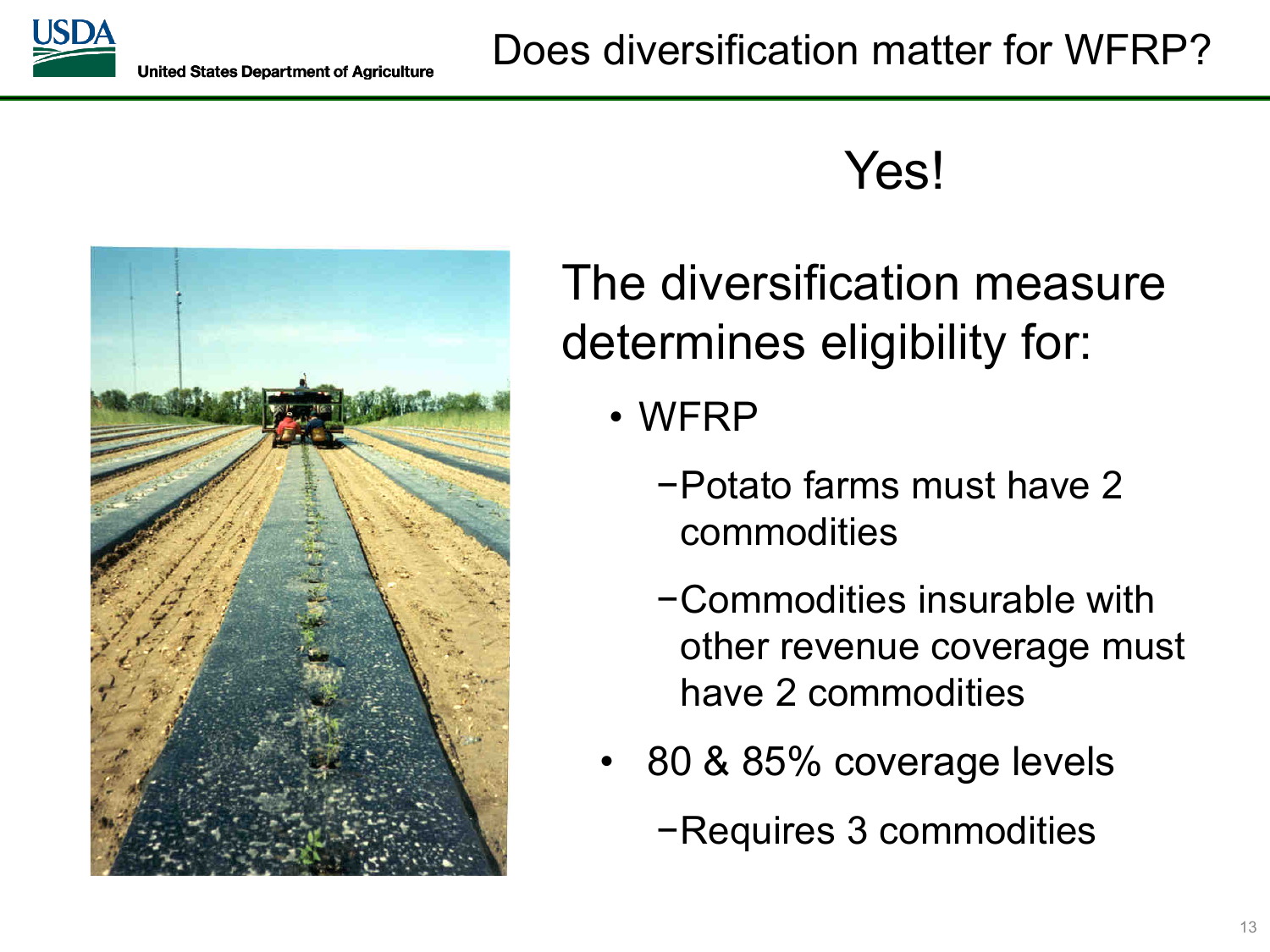

Yes!

The diversification measure also determines:

- The amount of the diversification discount to the premium rate
- Whole-farm premium subsidy for farms with two or more commodities

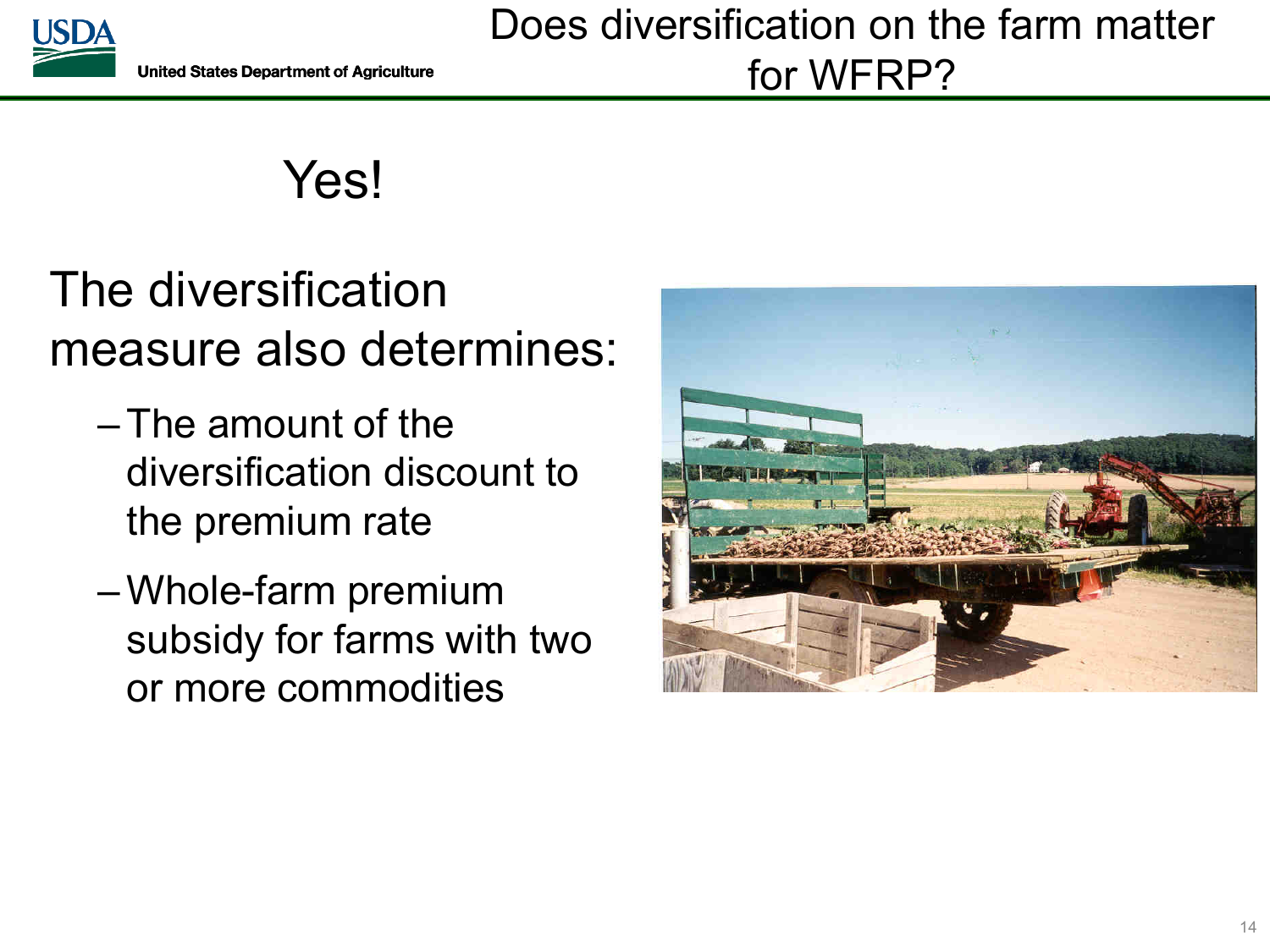

- WFRP covers revenue "produced" in the insurance period
	- –A commodity not harvested or sold will count as revenue
	- –A commodity grown last year and sold this year will not be covered
	- For commodities that grow each year, like cattle, only the growth for the insurance year counts. (i.e., Calves worth \$800 at beginning of the year and to be sold at \$2,000, the value insured will be \$1,200)
	- Inventories and Accounts Receivable are used to determine the "produced" amounts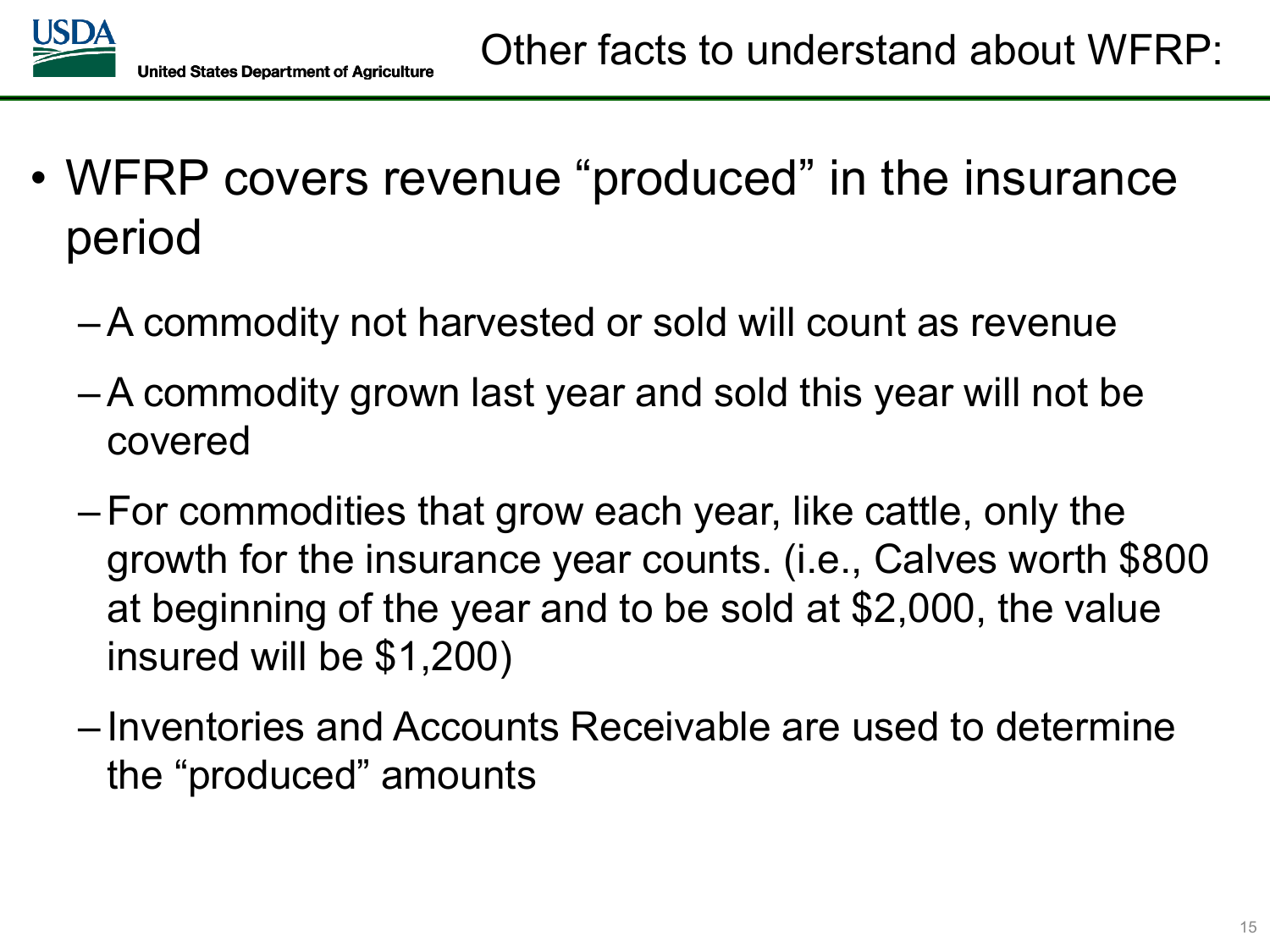

- Prices and yields used to value commodities to be grown must meet the expected value and yields guidelines in the policy
	- The values must be what producers can reasonably expect to receive in the local area for the commodity
		- Based, to the extent possible, on third party sources
		- Marketing contracts used at the time they become effective within policy limitations
	- The yields must be what the producers can reasonably expect to produce under normal growing conditions
		- Based, to the extent possible, on the farm operation's production history or other third party sources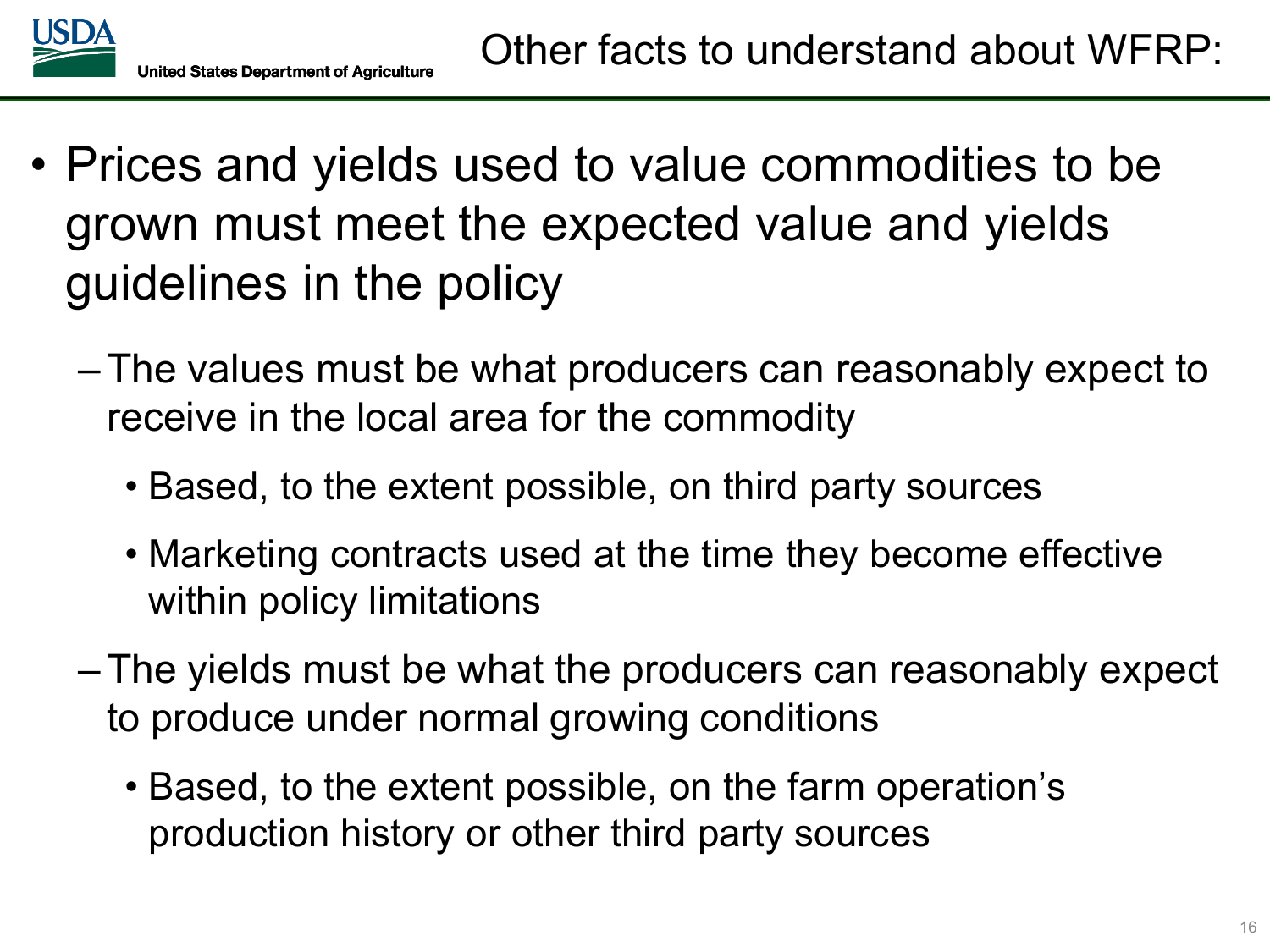



- Natural causes of loss and decline in market price during the insurance period
- Taxes must be filed for the policy year before any claim can be made
- When revenue-to-count for the policy year is lower than insured revenue, a loss payment will be made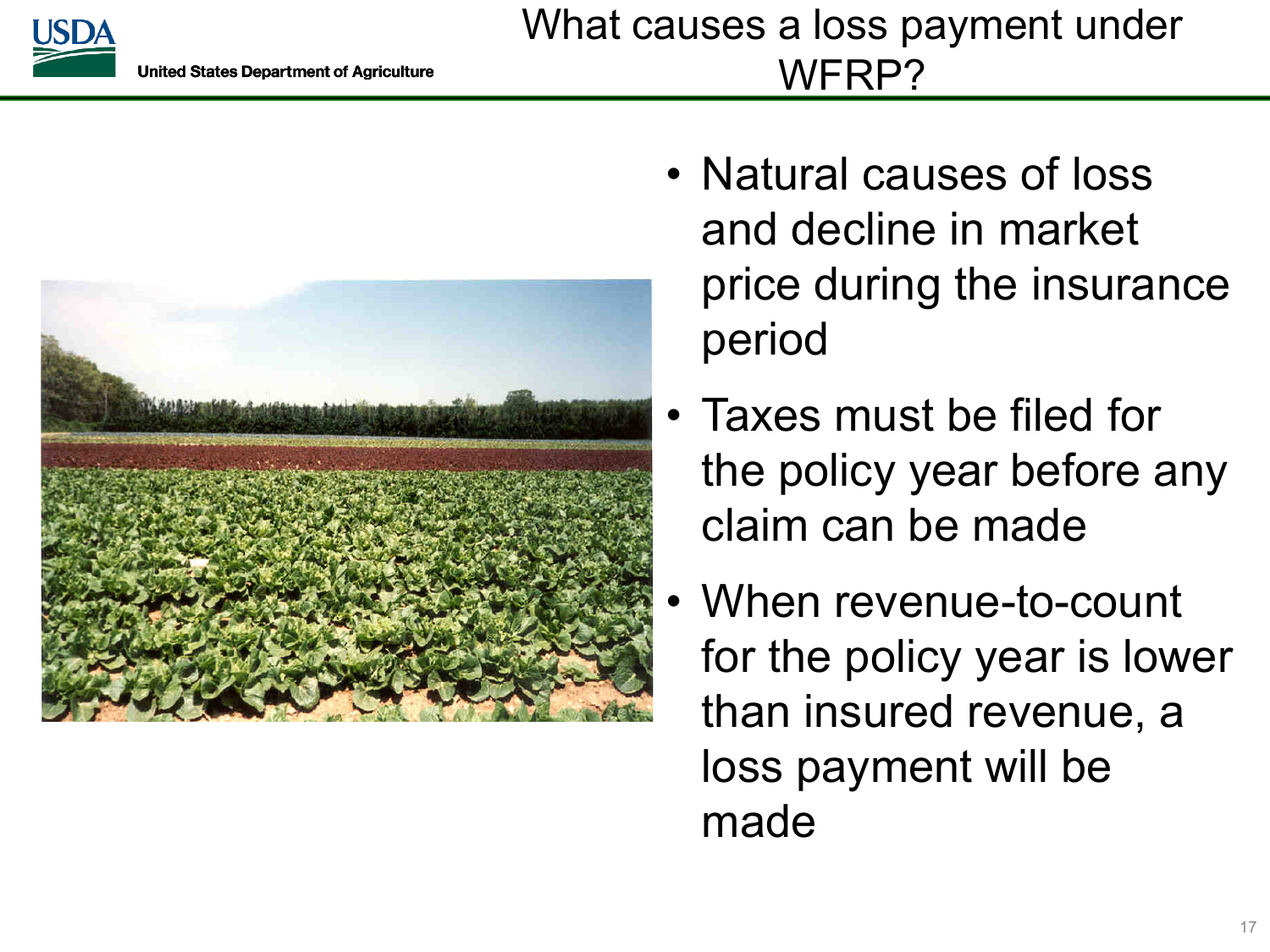

- Five years of farm tax forms
	- For 2022, requires tax forms from 2016- 2020 (calendar & early fiscal year filers) 2015-2019 (late fiscal year filers)
		- Exceptions: Veteran/Beginning Farmers or Ranchers (VFR/BFR) or applicants that qualified as a VFR/BFR in the previous year, qualifying persons not required to file a US Tax Return (i.e., Tribal Entities), and producers that were physically unable to farm one year
- Type of tax filer
	- Calendar year tax filer
	- Early Fiscal year filer (Feb Aug); and
	- Late Fiscal year tax filer (Sept Dec) <sup>18</sup>

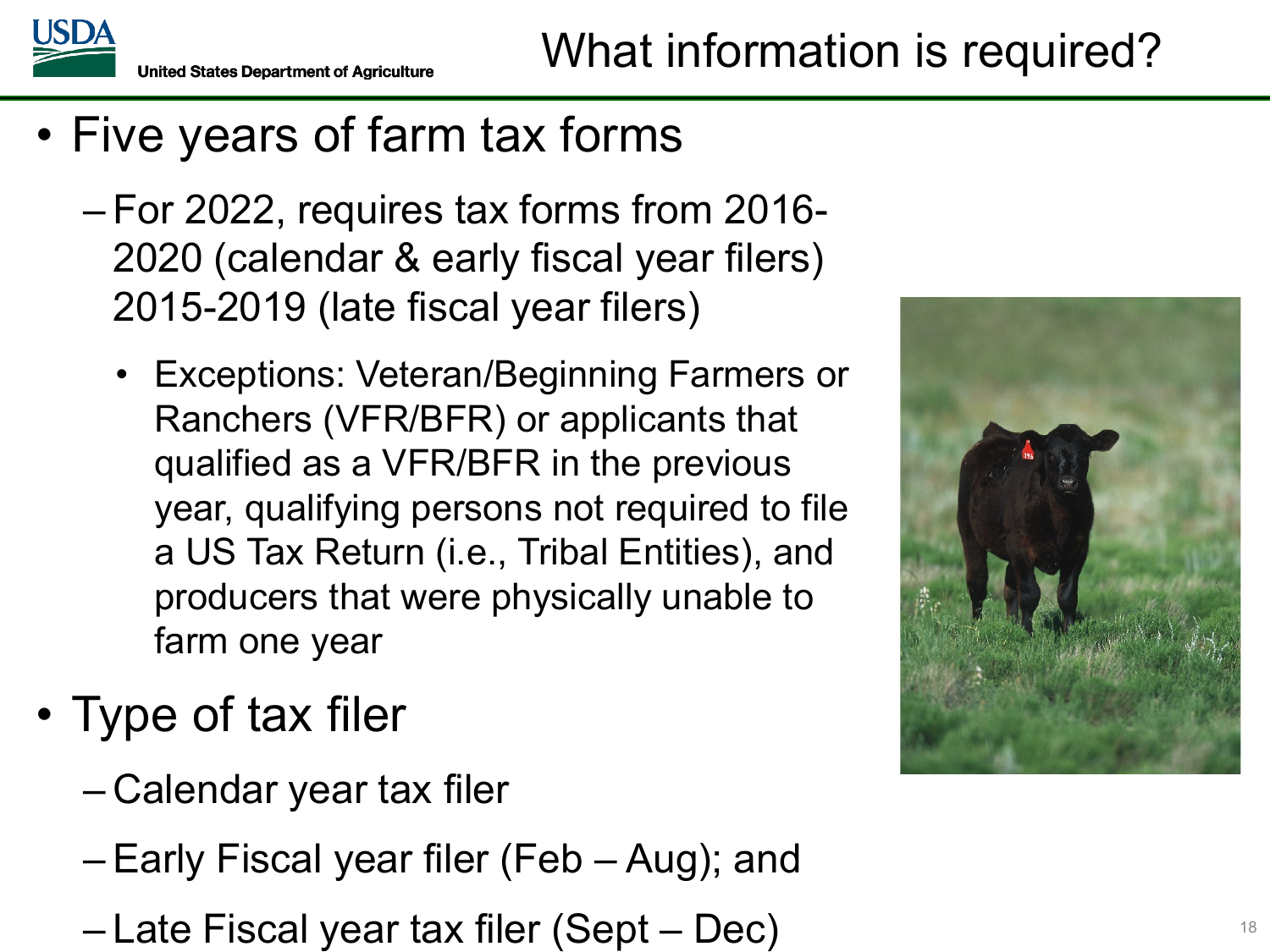



- Information about what will be produced on the farm during the insurance period
	- Used to complete the Intended Farm Operation Report
- Other information as applicable, such as:
	- Supporting records, organic certification, inventory, or accounts receivable information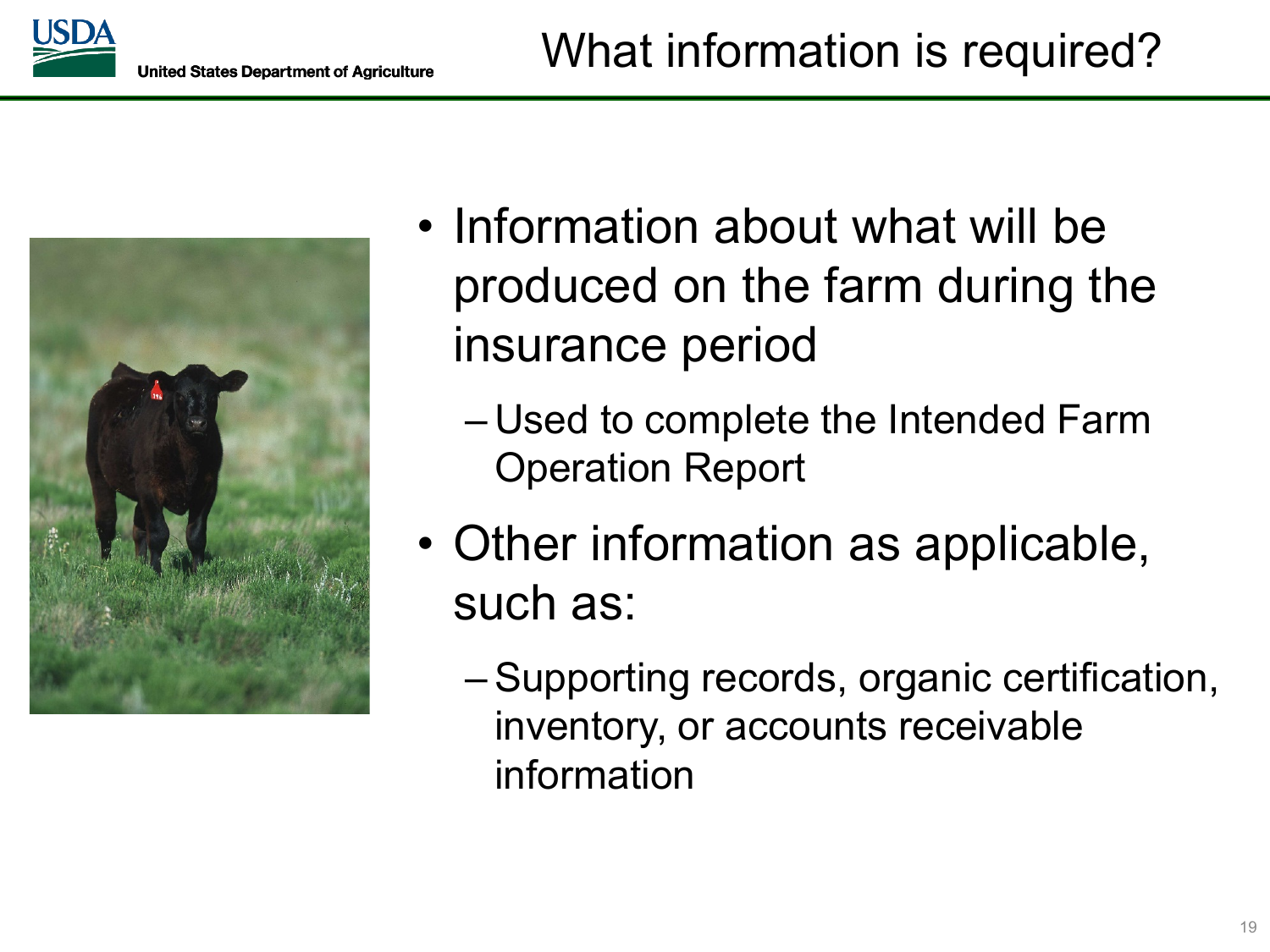

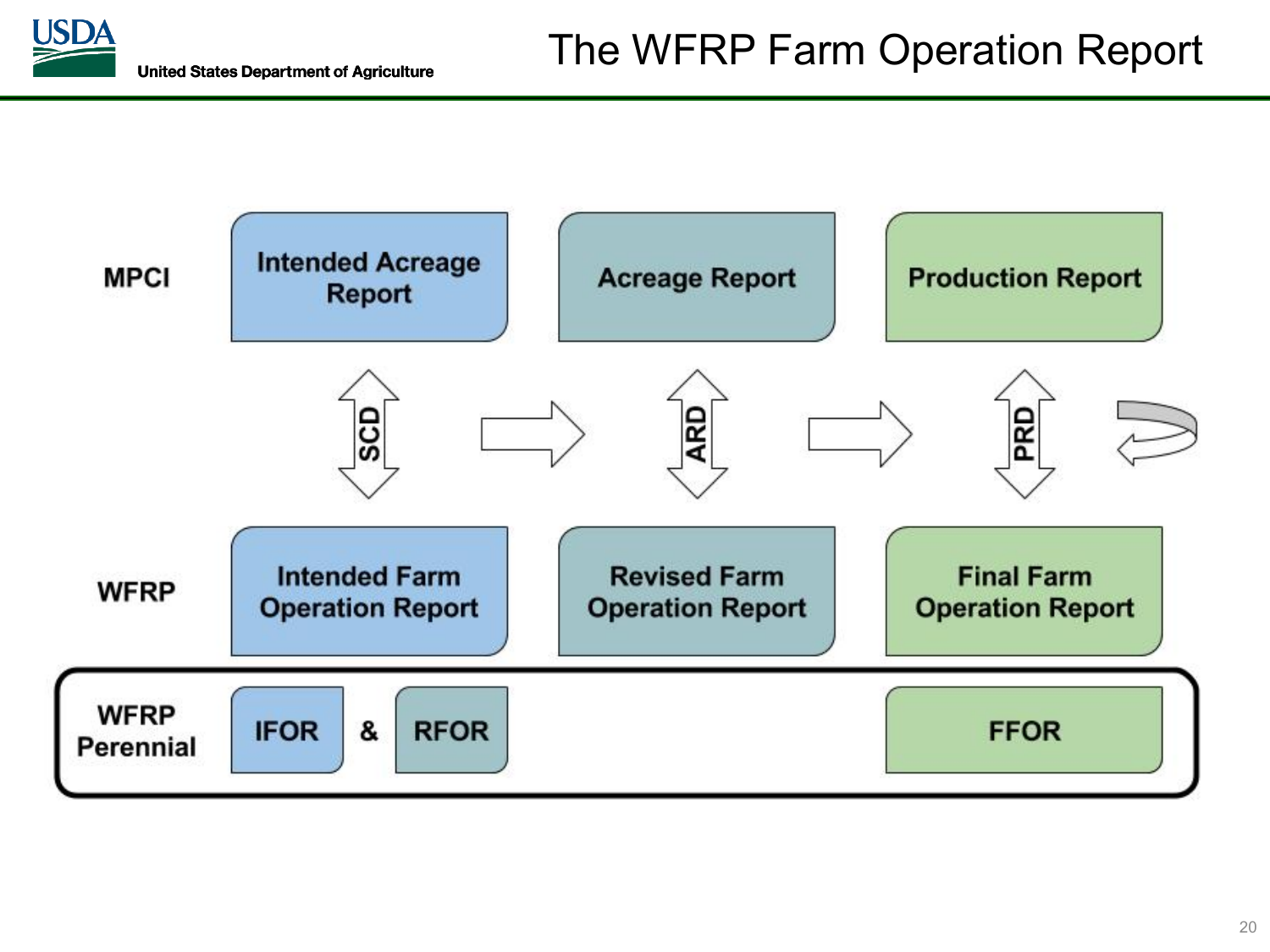

- Sales begin upon release of actuarial materials
- Last day to purchase: Sales Closing Date
	- Late fiscal year filers (all counties) Nov 20
	- County specific date Jan 31, Feb 28, or Mar 15
	- Intended Farm Operation Report is completed
- Revised Farm Operation Report Due
	- Jul 15 for all insureds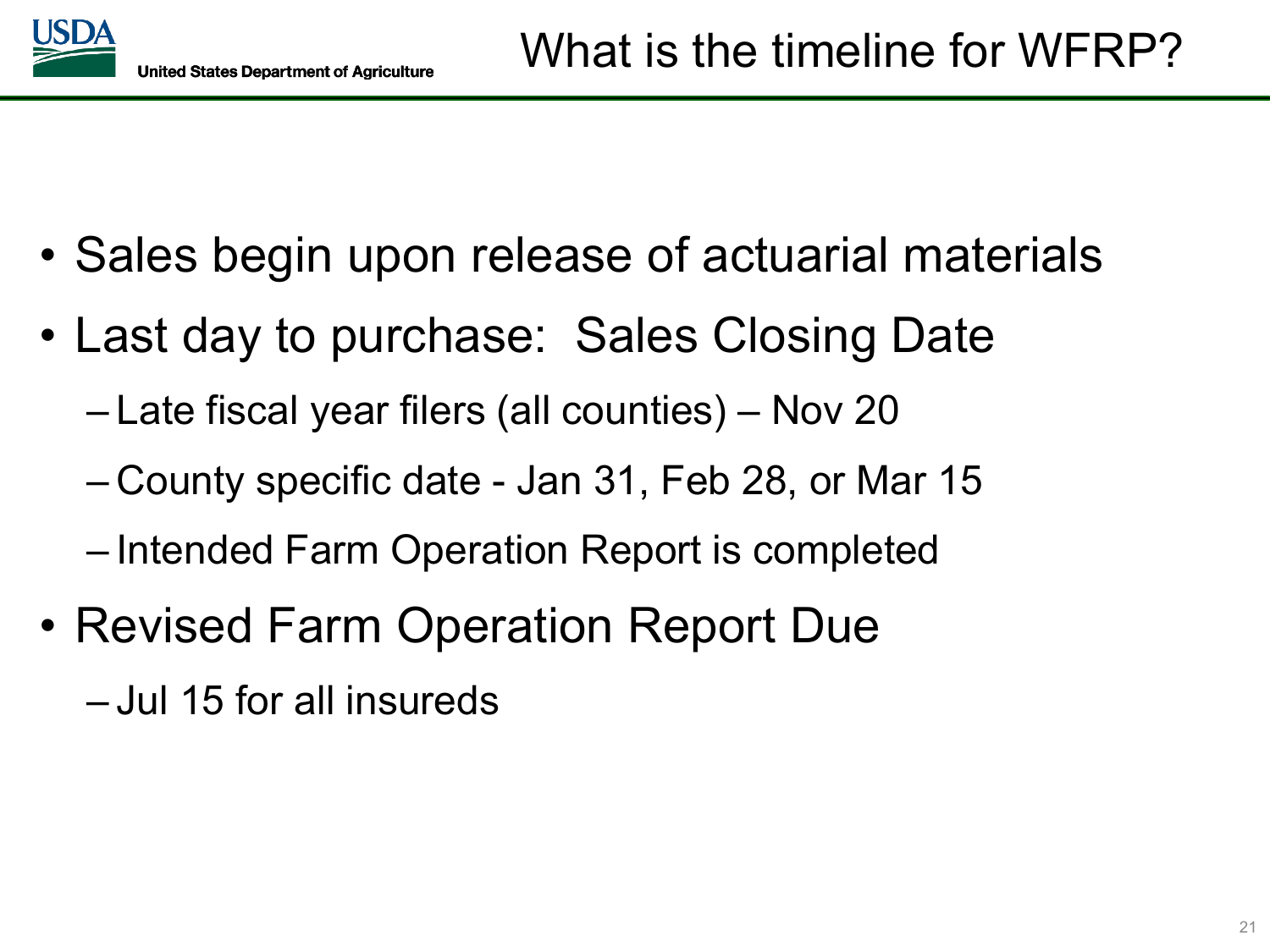

- Billing date
	- Aug 15 for all insureds
- Final Farm Operation Report completed earlier of:
	- Time of loss determination; or
	- Next Policy Year's Sales Closing Date
		- If not completed-limited to 65% coverage the next year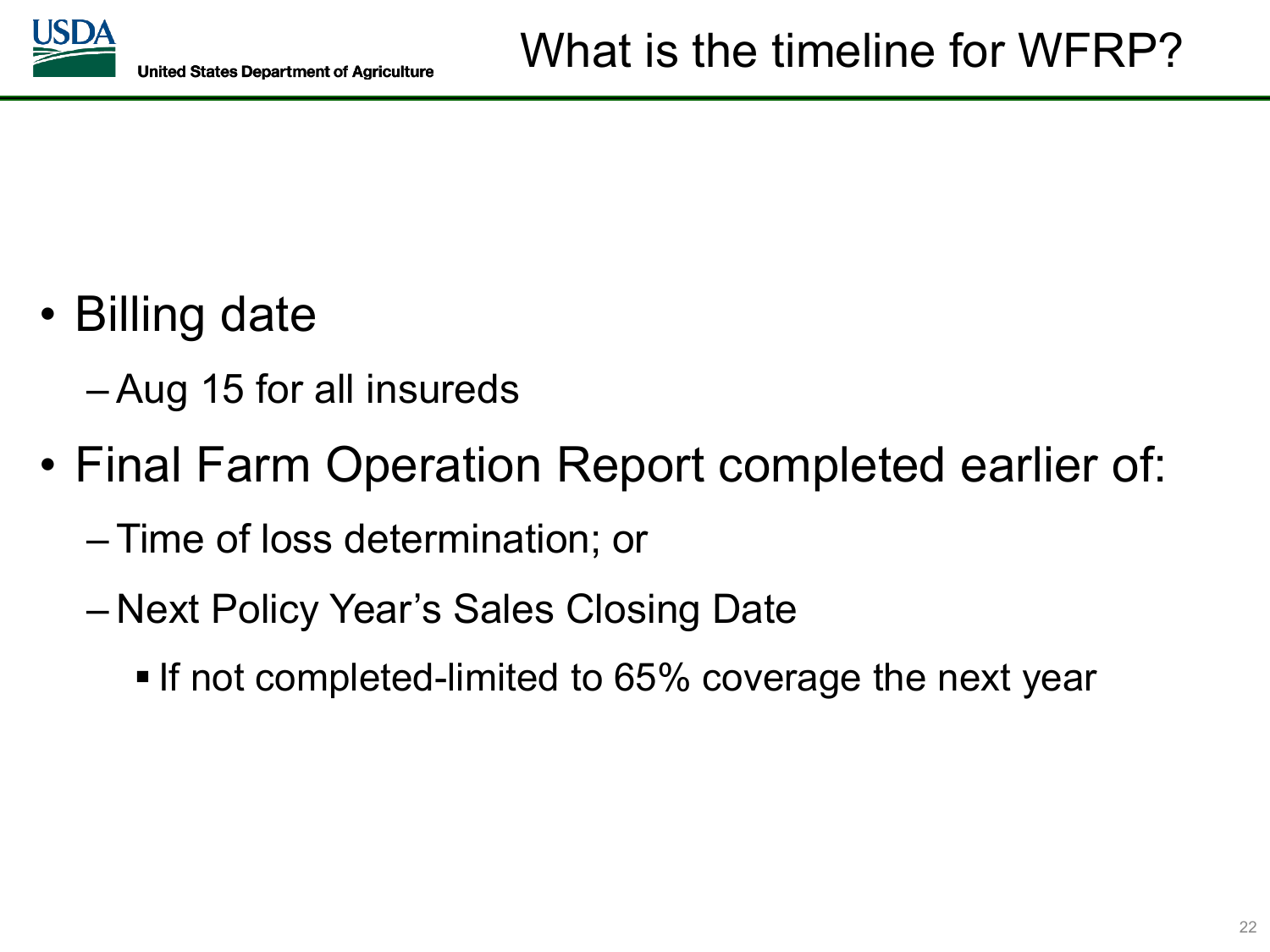



Purchase through a Crop Insurance Agent: The agent locator tool on RMA's website: [www.rma.usda.gov/informationtools/agentlocator](https://www.rma.usda.gov/informationtools/agentlocator)